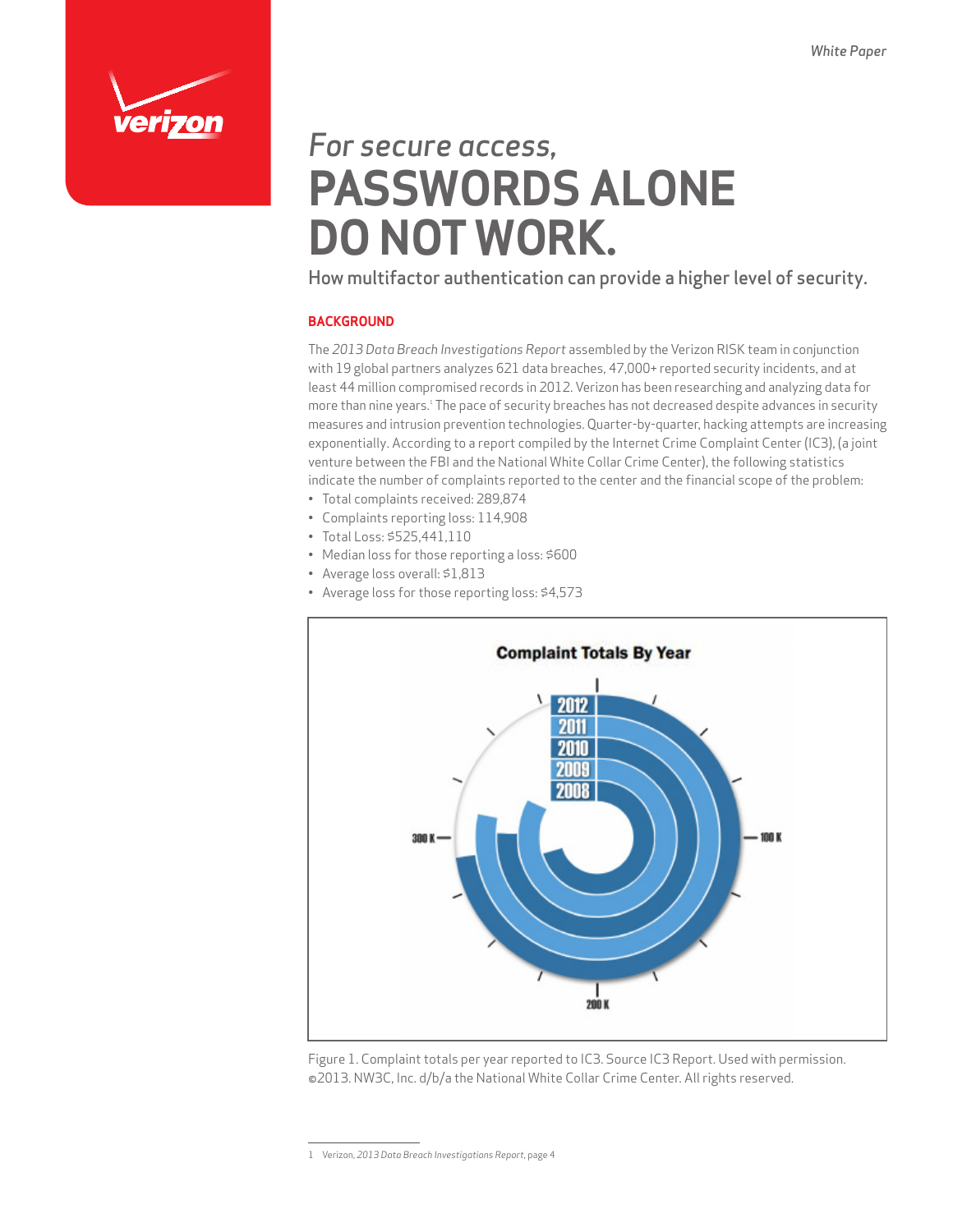*How are they breaking in? According to the 2013 Data Breach Investigations Report, more than 75 percent of breaches come from compromised credentials.*

### **35,000%** THE AMOUNT ANDROID MALWARE GREW BETWEEN 2011 AND 2012.

Keep in mind—these are numbers of reported successful breaches to the IC3.<sup>2</sup> The numbers of incidents may be much higher, as companies are reluctant to report attacks that they warded off or partially successful breaches in their security systems. In addition, not all countries report incidents, and reporting is entirely voluntary. Many private businesses may not disclose to the public any breach they encounter at all. Nonetheless, the key take-away from the IC3 report is that nearly half of all incidents result in financial losses. The Data Breach Investigations Report (DBIR), as comprehensive as it is, confirms recorded data disclosures from only 27 countries.<sup>3</sup> That means there are far more breaches worldwide than either the DBIR or IC3 combined have documented. The vast majority of breaches come from outsiders: 98 percent in 2011 and 92 percent in 2012 according to the DBIR.<sup>4</sup> More than 75 percent of these breaches come from compromised credentials (user ID and password). The reason is scale. More and more hackers and better password and credential hacking tools are available now. The undeniable trend is toward orchestrated and coordinated attacks coming from increasingly sophisticated and highly organized criminal and state-sponsored sources rather than individual hackers.

#### **NEW VULNERABILITIES**

If hacking into corporate sites over the Internet were not enough, the widespread adoption of smart phones, tablets, and laptops to access company data has introduced a whole new world of vulnerability challenges for IT security professionals. Again, the frontline defense has been to make sure passwords and credentials are not compromised while using these devices. Many organizations are just now implementing corporate security policies for BYOD. Unfortunately, many still have no formal policies, procedures, or safeguards in place.

Cloud-based applications and services, whether private and housed internally, or hybrid cloud services based on secured, outsourced provider platforms, also represent a significant enterprise concern. In fact, a 2013 study conducted by *CIO Magazine* concluded that although 82 percent of respondents would host at least some of their corporate data on an outsourced cloud service, 54 percent cite security as a high priority, particularly perimeter security.<sup>5</sup> Again, password and credential compromises are the easiest, low-hanging fruit for hackers to gain entry to corporate clouds.

Lastly, organized and well-funded criminal and state-sponsored hackers have better tools and methods available to them to overcome most password and credential safeguards. For example, according to news reports from the Middle East and Europe, highly organized and well-funded Russian hackers have recently started an underground economy of providing "malware-as-a-service," including affiliate links, "customer" (i.e., freelance hacker) support, and a continual stream of new malware code for racking up millions of dollars in fraudulent SMS charges. Using off-the-shelf graphics processors (GPUs), a researcher in Oslo, Norway recently demonstrated a system that could produce over 348 million password hacks (or hashes) per second—this takes brute force hacking to a whole new level.<sup>6</sup>

#### **THE PROBLEMS WITH PASSWORDS**

The biggest problem with computer passwords is that we inherited them from legacy computing systems. Password logins began in the early days of mainframe computing; users would login to their terminals with their IDs and provided passwords to access data. From there, the "technology" of passwords migrated to LANs. In both cases, the security is localized—someone would need to be onsite, have proper clearances and proper credentials to enter the system. We no longer live in that world. Everything is now connected, virtualized, and globally available.

The most "deadly" and costly password hacks are wholesale thefts of a company's entire database of customer and/or employee user IDs and passwords. Armed with potentially hundreds of thousands of stolen passwords, criminals can then quickly reap cash or data. Whether the motivation is financial or espionage, the results can be devastating. But it gets worse.

<sup>2</sup> IC3, *2012 Internet Crime Center Report*, May 2013

<sup>3</sup> Verizon, *2013 Data Breach Investigations Report*, page 14

<sup>4</sup> Verizon, *2013 Data Breach Investigations Report*, page 15

<sup>5</sup> Olavsrud, *How Secure is the Cloud?*, March 2012, CIO www.cio.com/article/703064/How\_Secure\_Is\_the\_Cloud\_IT\_Pros\_Speak\_Up www.cnmeonline.com/news/malware-as-a-service-blossoms-in-russia-vendor-research-finds/

<sup>6</sup> The Security Ledger, *New GPU Monster Devours Passwords in Seconds*, December 2012, https://securityledger.com/?s=GPU+monster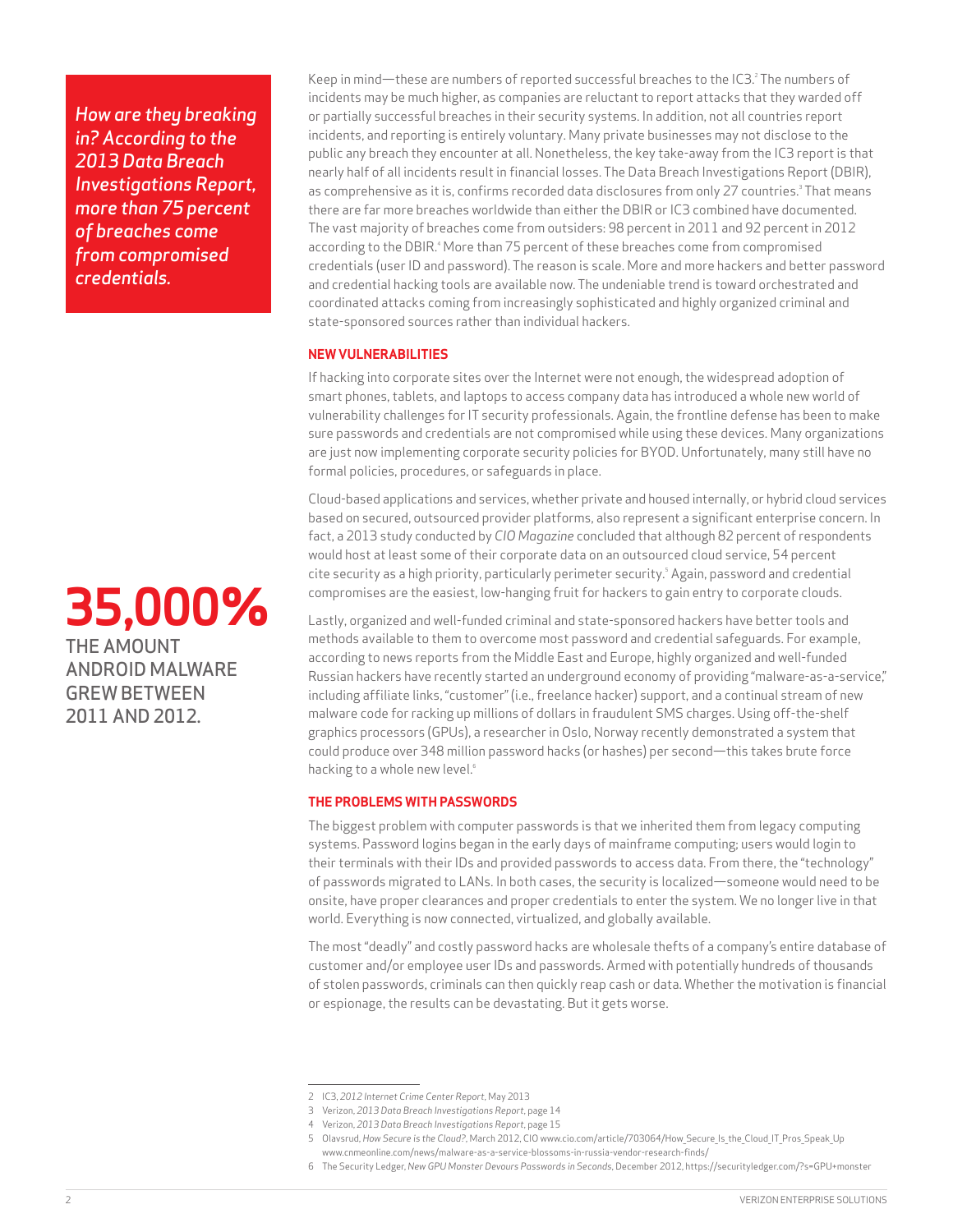The following are a few of the most common flaws in password use by individuals and companies alike:

One password for multiple sites. Most people are not inherently lazy when it comes to creating and using passwords, they are inherently busy and forgetful. Because of this, they tend to use the same passwords across many sites for the sake of convenience. It saves them time and clicks. Once their password is compromised at one site, however, it is easy for hackers to try victim's IDs and passwords on multiple sites, gaining deeper and even more damaging access to personal and corporate data.

Easy passwords. Most people pick passwords that are easy for them to remember. Given that the number of passwords users must commit to memory these days, this is no surprise. This also makes them easy to hack. In fact, according to Mark Burnett, author of *Perfect Passwords*, 91 percent of all people use a variation of the top 10,000 most commonly used passwords. An unbelievable number of people simply use "password" or "password123," for example. If required to use special characters, few people use symbols that are easily confused, such as commas, periods, or semicolons. Therefore, the most commonly used symbols are: !@#%?.7 These commonalities make password hacking even more easy to accomplish.

The written word. Enter just about any corporate cubicle and you'll no doubt find written passwords in the occupant's top desk drawer, or amazingly, even pinned to a cubicle wall. Some people carry them on slips of paper in their wallets or purses—far safer, but still easy to read and copy down if the person leaves them unattended for a time. Those slips of paper can easily get lost too.

Infrequent password changes. Many companies wisely require mandatory password changes at set time frames—usually three to four months. The problem, again, is that people choose simple passwords, easy to remember, and easy to change. So "password123" becomes "password456" and so on. Even worse, many companies have no mandatory password change policies at all.

Phishing for credentials. Many individuals fall prey to phishing attacks. They may receive an email, supposedly from their bank, a popular online shopping destination, or a social web site asking that they login using a link in the email to check their account or reset their password. These emails have become increasingly sophisticated, using official company logos, and professional-looking forms and privacy statements. Many people fall prey to these attacks, and hackers can send out hundreds of thousands per day.

Key-loggers and malware. If you open an email attachment you can instantly introduce malware (stealth software) onto your machine. This malware may not be immediately noticeable; in fact hackers motivated by financial or data theft count on the malware's undetectable nature. In password hacking situations, the malware logs all keystrokes entered by the user on the infected machine and forwards the captured keystrokes to the hacker's site where they are inspected for IDs, passwords, or even worse, sensitive data itself.

Brute force for complex passwords. Even if users follow all the best practices for password creation, change, and do not open attachments or fall for phishing schemes, hackers have the resources and computing power to attack systems with brute force—on the order of millions of hashes per second. These attacks are usually carried out at the system level to gain administrator privileges. Even the most complex and strong password strings are susceptible to brute strength or "crowd hacking" approaches.

#### **THE BOTTOM LINE: PASSWORDS ALONE FAIL, AND RECENT EVENTS PROVE THIS**

The bottom line is that the hackers—by brute force, their sheer numbers, and increased technological expertise—can compromise a vast majority of user IDs and password combinations. Even the most sophisticated online companies have fallen prey. In just the last year we've seen reports in the press of major online companies and brands experiencing data breaches and password compromises. In some cases literally millions of user IDs and passwords were compromised.

The cost to companies that experience wholesale theft of credentials to hackers is enormous as they scramble to re-instate new passwords, IDs, and add better security measures. Even minor breaches or "password forgetfulness" ties up corporate IT helpdesks—time better spent improving systems. If even one system administrator ID and password is compromised, an enterprise can suffer a devastating loss of intellectual property.

*The widespread adoption of smart phones, tablets, and laptops to access company data has introduced a whole new world of vulnerability challenges for IT security professionals.* 



USE A VARIATION OF THE TOP 10,000 MOST COMMONLY USED PASSWORDS.

<sup>7</sup> Burnett, *10,000 Top Passwords,* http://xato.net/passwords/more-top-worst-passwords/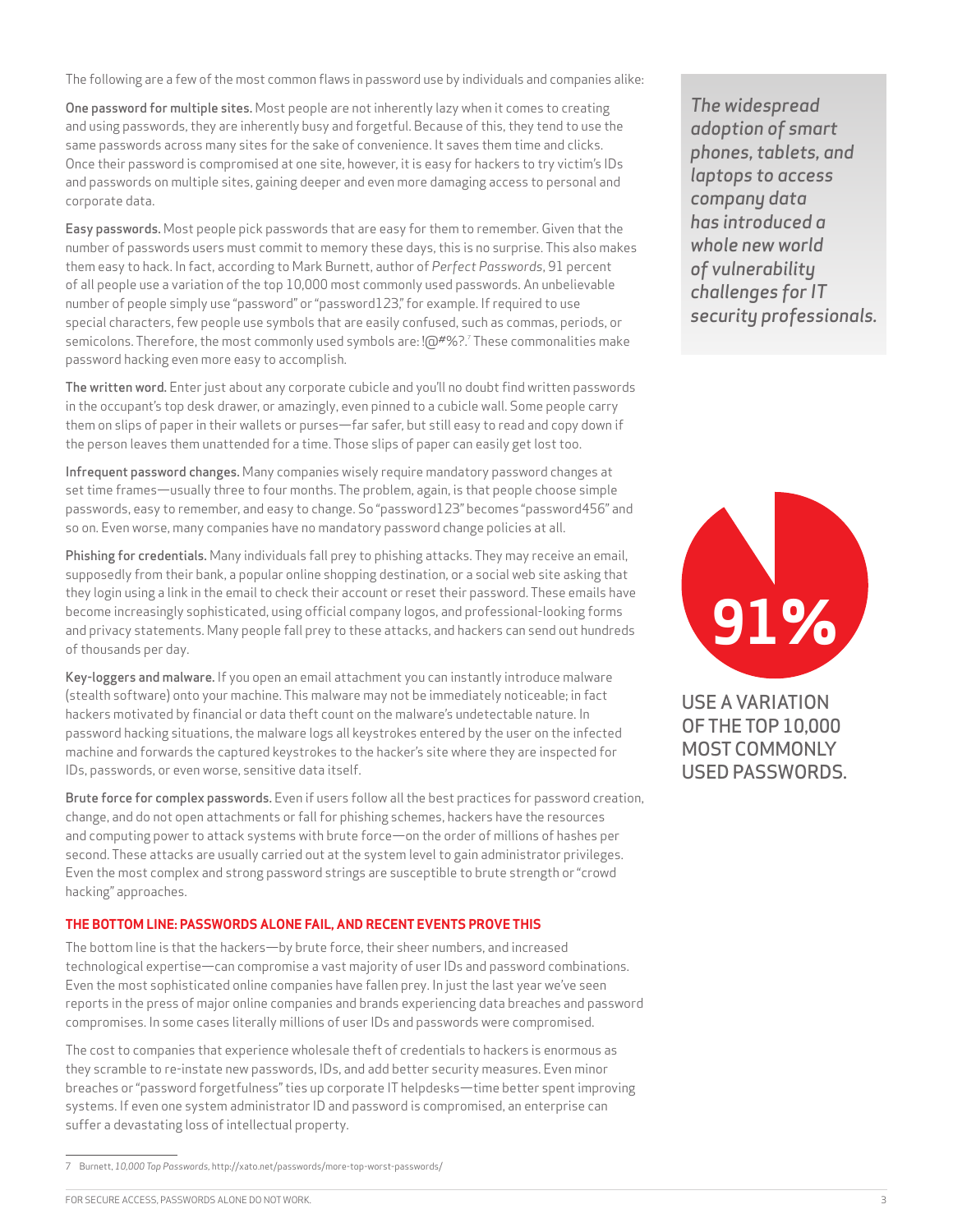*The most "deadly" and costly password hacks are wholesale thefts of a company's entire database of customer and/or employee user IDs and passwords. Armed with potentially hundreds of thousands of stolen passwords, criminals can then quickly reap cash or data.*

For these reasons, many industry analysts, security experts, and many other leaders in the technology sector, recommend a wholesale conversion to a technology that can withstand the online onslaught of password hacking: Multifactor Authentication.

#### **WHAT'S NEEDED: MULTIFACTOR AUTHENTICATION**

Multifactor authentication requires a combination of at least two of three factors to provide a higher level of security than legacy-based user ID and password systems. The factors are:

- • A knowledge factor (Something the user knows)
- • A possession factor (Something the user has)
- An inherence or physical identity factor (Something the user is)

Something the user knows can be a PIN, a pattern, and yes, even a password. Something the user has can be a smartcard, a hardware device, or a cell phone. Something the user is usually refers to a biometric, such as a fingerprint or retinal scan.

Of all three authentication factors, biometric scanning is of course the most expensive and difficult to implement on a wide scale. For this reason, most multifactor authentication systems rely on knowledge and possession factors.

#### **HARDWARE MULTIFACTOR AUTHENTICATION**

Multifactor authentication has been around a long time, and most rely on hardware tokens to fulfill the possession factor of the system. Usually in the form of a USB or a key fob device, these hardware devices use one-time passcode generation. Any of these hardware devices display a timesynchronized code that the end user types into his or her device (laptop, smart phone, or tablet). This code is transmitted to the enterprise for comparison with a code calculated in the enterprise's One-Time Passcode (OTP) server. If the code entered by the end user matches the server-generated code, the end user has successfully authenticated. The server uses sophisticated algorithms to generate this one-time passcode, usually a string of numbers, which the user must then enter during that login. When this is combined with the user's PIN (something the user knows), multifactor authentication is complete. The OTP itself is not used again—there is nothing to steal or hack.

In its *Bringing Multi-factor Authentication to the Masses*, 8 the Frost & Sullivan analyst research report points out that hardware OTP is widely accepted, field tested over many years, and has an extremely low likelihood of compromise, as the login is dependent on a one-time, disposal passcode sent to the OTP device. The devices themselves are encoded and tamper proof as well. Nothing is stored on the server or end-user device, and the PIN is in the user's head. In fact, ATM access is nearly identical in its implementation, and is used securely millions of times a day throughout the world.

Hardware OTP tokens add a burden, however. It is another device the user must carry; it may get lost; and, in extreme circumstances, it could break. Replacement takes time. This reduces productivity, increases costs, and frustrates users and system administrators.9 Other cost factors, according to Frost & Sullivan, include the following:

- • Active and time-sensitive participation. Attention is required by the end user to enter the OTP correctly and within a time window that is synchronized with the code generated by the enterprise OTP server. For on-the-move individuals, this juggling effort presents obvious challenges.
- Cost. Multiple costs are present with hardware OTP tokens: the hardware device, the enterprise OTP server, and management time in provisioning and de-provisioning hardware devices, end-user account management, and server oversight.<sup>10</sup>

#### **SOFTWARE MULTIFACTOR AUTHENTICATION**

Software multifactor authentication is identical to special-purpose OTP hardware devices except that the key generation and one-time passcode display is secured on the user's device—whether it's a laptop, smart phone, tablet, or even a PC. This serves as the "something the user has" criteria. It has the advantage over hardware tokens because it costs less, is universally available, and could be used with a simple 4-digit, easy-to-remember PIN, just like consumer ATM cards.

<sup>8</sup> Suby, *Bringing Multi-Factor Authentication to the Masses*, May 17, 2013, page 4

<sup>9</sup> Ibid

<sup>10</sup> Suby, *Bringing Multi-Factor Authentication to the Masses*, May 17, 2013, page 5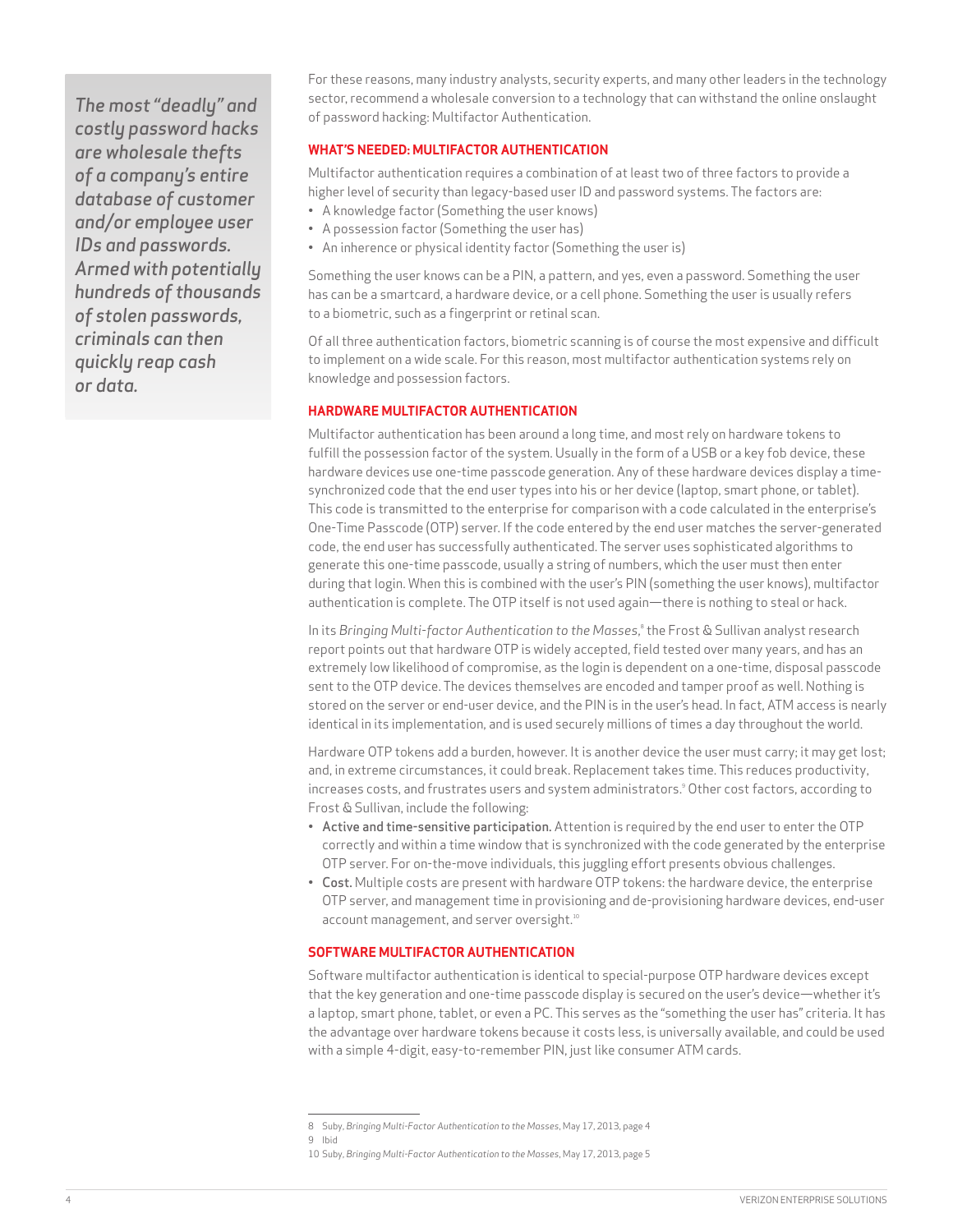The downside is loss or theft of the user's device, yet still, the thief would need to know the user's PIN—or spend a tremendous amount of computer time cracking the software-based authentication system. Unless the PC or phone is a high-value target, most hackers would not waste the energy; in the meantime, the loss or theft would no doubt be reported by the user quickly. Some vendors are already shipping devices with hardware-embedded chips on smart phones and laptops, making any hacking difficult.

Online vendors such as Amazon, Best Buy, and others have calculated that adding clicks and complexity to the online buying process results in lost revenue in the form of abandoned online shopping carts. The idea of correctly entering an OTP in the time period allotted complicates even the use of software-based multifactor authentication. Therefore, multifactor software solutions need to be as frictionless as possible, in fact, almost invisible to the end user.

#### **IS MULTIFACTOR AUTHENTICATION VULNERABLE?**

Yes, even multifactor authentication is vulnerable, but far less so than our current legacy ID/ password systems. In the Data Breach Investigations Report, of the thousands of attacks studied, less than one percent involved compromised multifactor identification. "In underground communities we're seeing a lot of chatter focusing around mobile, specifically with phones," Daniel Cohen, Head of Online Threats Managed Services at RSA told *BuzzFeed* in a recent interview. Cohen notes a 35,000% percent growth in Android malware between 2011 and 2012, from 1000 samples to 350,000. "We're seeing apps that will steal your contacts off your phonebook as well as applications that are programmed to steal SMS messages. These programs hide the messages from the users, so you'll never even know you received the SMS," Cohen said.<sup>11</sup>

At this time, virtually all mobile threats to multifactor authentication have come from 1) malware that a user has downloaded, or 2) visiting a corrupt web site that injects malware. Devices with good malware scanning software and steering clear of unfamiliar web destinations are a way to avoid these threats. In addition, many browsers are now "malware-aware."

No security measure is ever 100 percent effective. Businesses, consumers, and software developers must constantly balance cost-versus-risk-versus-convenience when protecting themselves and their systems. Seat belts are a perfect analogy. The least costly "seat belt" would be a simple rope or string tied across your lap. Easy to do, so it fits the convenience category. It certainly is costeffective, but it definitely gives you very little protection. (Did you tie that knot tight enough?) A nylon lap belt—the first to be used in automobiles—proved to be cost-effective, but didn't prevent head and neck injuries. The shoulder-lap belt combination we commonly use now does a good job at reducing head and neck injuries, is still very convenient to use, and is not very costly. Moving up the scale of seatbelts for even greater protection quickly escalates cost and introduces inconvenience—such as the metal threaded, tri-buckle harnesses used in race cars. These provide the best protection, but at far too much cost and certainly far less convenience for drivers and passengers. At that point we've crossed the threshold of acceptable cost and inconvenience.



*Multifactor authentication requires a combination of at least two of three factors to provide a higher level of security than legacybased user ID and password systems.*

NO SECURITY MEASURE IS EVER **100% EFFECTIVE.**

Figure 2. Cost-convenience-safety trade-off factors

<sup>11</sup> BuzzFeed, www.buzzfeed.com/charliewarzel/why-two-factor-authentication-wont-stop-our-security-nightma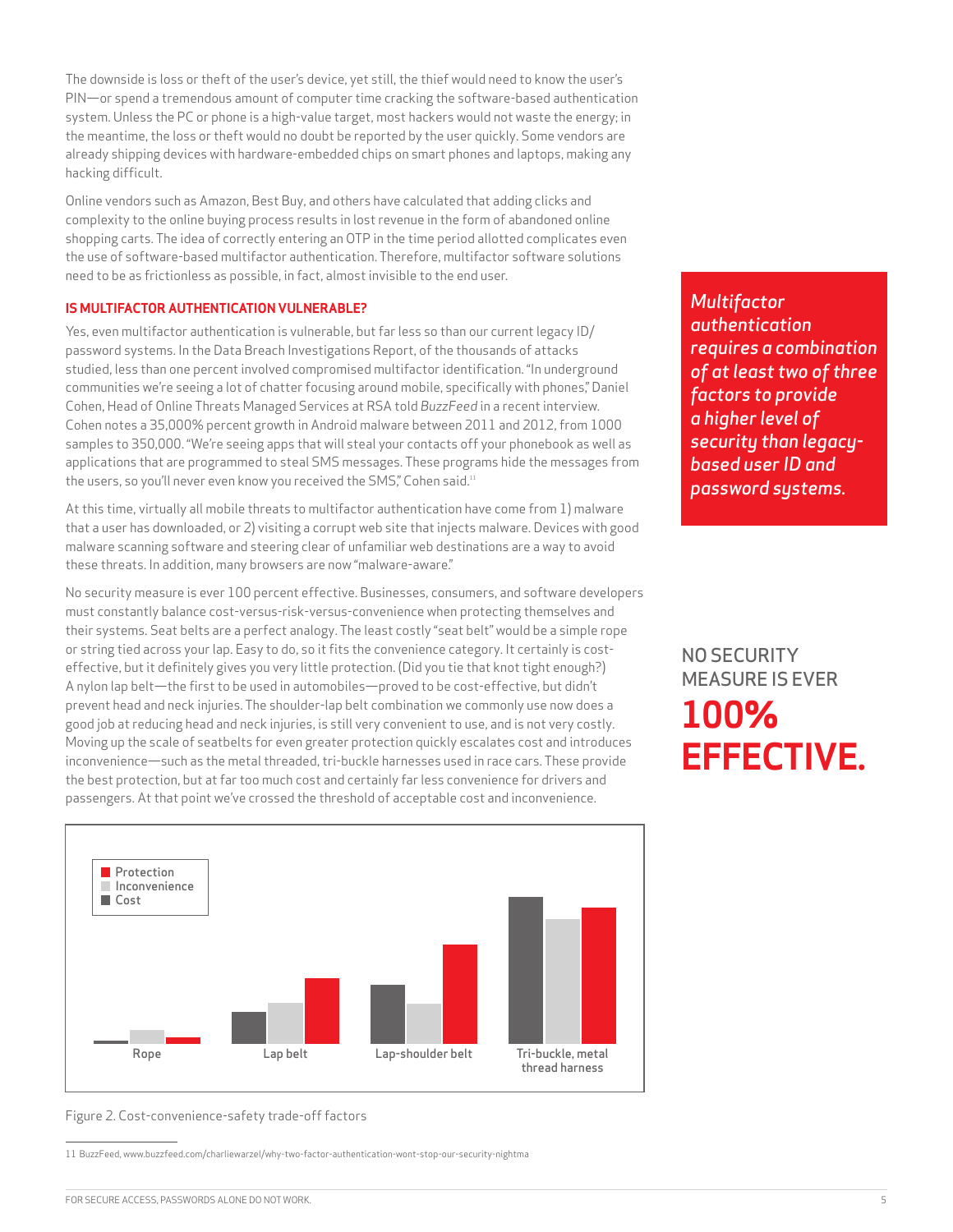Universal Identity Services, delivered via the cloud, provides multifactor authentication that allows people to quickly and easily pair something they know (a password or unique code) with something they have (a device) for secure, high-assurance access to systems, applications, and sensitive information.



Figure 3. Verizon mobile phonebased OTP

To augment safety even further, therefore, the car industry adopted air bags instead. Softwarebased multifactor authentication, augmented with strong perimeter protection, good malware detection and blocking tools, is the same type of dual-technology in action. Cost, convenience, and security come together for a far more robust system than user IDs and passwords ever can.

#### **THE VERIZON SOLUTION: UNIVERSAL IDENTITY SERVICES**

With millions of customers, Verizon has considerable experience and depth with identity validation and data security. Universal Identity Services provide multifactor authentication that allows people to quickly and easily pair something they know (a password or unique code) with something they have (a device) for secure, high-assurance login. Delivered via the cloud, it helps organizations reduce risk by providing the right people with access to systems, applications, and sensitive information. It not only helps organizations protect their brands and assets, but it also makes it easy for people to protect their identities with strong authentication. With Universal Identity Services, businesses can collaborate with confidence and deliver web services quickly and securely.

Verizon's Universal Identity Services customers benefit from the following:

- • Overcome the business and technical barriers of adopting multifactor authentication
- • Deploy authentication systems that fit each business quickly and efficiently
- • Control infrastructure and management costs

Since Verizon's Universal Identity Services are vendor-agnostic, multifactor authentication methods can be easily deployed on the following devices:

- • Smart phones
- • Tablets
- • Laptops
- • Desktops
- • Land lines

Because Verizon's suite of services is cloud-based, its solution is cost efficient and easy to implement when compared to hardware-only or standalone authentication services companies must deploy and maintain on their own. Similarly, the management of the entire multifactor authentication service is left to Verizon's experienced staff and technicians, relieving organizations of many of the complexities and time-consuming management of user authentication systems. As improvements in functionality, features, and particularly security are developed and deployed, customers do not bear the burden of additional equipment costs.

#### **FRICTIONLESS CUSTOMER EXPERIENCE AND RELIABILITY**

Verizon offers organizations and their users a simple, flexible solution for reaping the benefits of cloud-based multi-factor authentication. Universal Identity Services reduces the friction of secure login, and the complexity of data access at all levels. By providing alternative methods of identity verification and second-factor login, high assurance authentication becomes more convenient for users and gives organizations a powerful layer of security control.

In addition to security and reliability, Verizon maintains a high availability multifactor authentication platform. Universal Identity Services helps customers address security compliance requirements such as the Federal Information Security Management Act (FISMA), the PCI Data Security Standard and the DEA Rule for Electronic Prescriptions for Controlled Substances (EPCS). In addition, Verizon was named Gartner's Magic Quadrant Leader for the following:

- • Leading Managed Security Service Providers, 2011 and 2012
- • Leading Cloud Infrastructure Leader, 2011 and 2012
- • Leading Managed Hosting Provider, 2012 and 2013

#### **VERIZON UNIVERSAL IDENTITY SERVICES BENEFITS**

Helps Improves Security. According to the 2013 Verizon Data Breach Investigation Report<sup>12</sup>, four out of five of attacks would be thwarted using multifactor authentication. Verizon was the first Identity provider to earn Level 3 Identity Credential and Access Management (ICAM) certification. This means Verizon can address the risk management needs of even the most demanding businesses and government agencies. Not all applications are created equal nor require the same level of

<sup>12</sup> Verizon, *2013 Data Breach Investigations Report*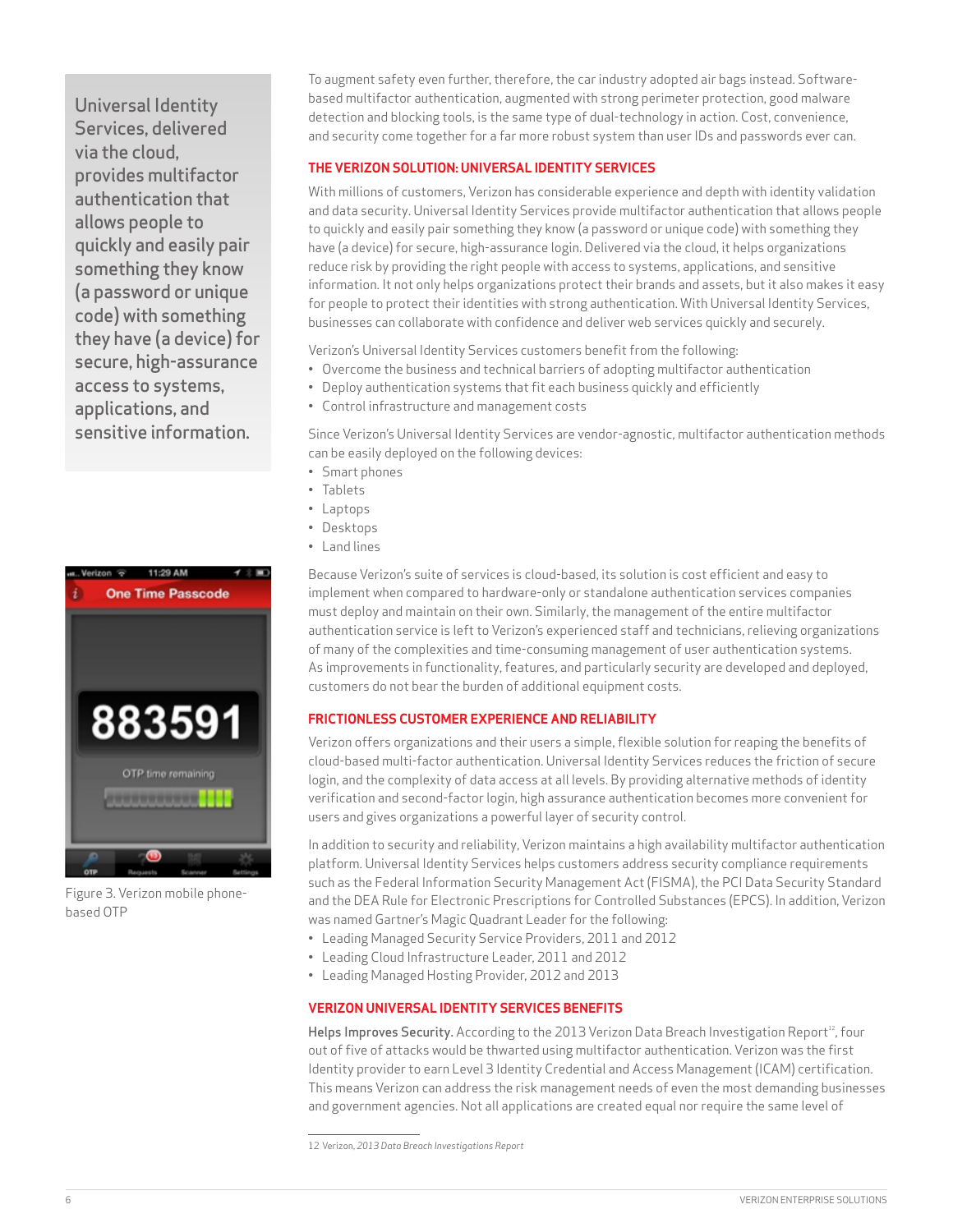security. Therefore, Verizon offers choice: customers can choose from three different levels of identity strength to accommodate secure login requirements for various applications, data access, and web-based services.

Provides a Convenient and Flexible User Experience. Verizon has significantly reduced the complexity associated with traditional second-factor authentication solutions. People can get a Universal ID using a simple, online self-enrollment process or using their social media identities. Unlike most two-factor solutions, Verizon allows users to choose from a variety of devices they already own for second-factor, such as a smart phone, tablets, computers, or even landlines. The Verizon mobile application makes it extremely convenient for users to login with merely one touch, eliminating the need to type digits to submit a one-time passcode. Users can also scan a QR code for second-factor authentication. Best of all, once a user has a Universal ID they can use it across multiple participating applications and web services, eliminating the need to re-enroll or create even more usernames and passwords.

Simplifies Identity Management. For organizations, Verizon's Universal identity Services reduces the complexities of securing and managing digital identities across the enterprise—from verifying, creating, and managing IDs through to de-commissioning identities. This controls IT management costs and reduces complexities. In addition, Universal Identity Services enables fast, easy, and secure sharing of data among business partners and other trusted identities. For example, healthcare providers can use their Universal ID's to access multiple sites, applications and e-Health records. Partners and customers alike can save time, manage costs, and gain strong authentication.

Accelerates Time-to-Deployment. Universal Identity Services provides repeatable, on-demand enrollment and authentication processes, and secure login capabilities that can be quickly and easily rolled out to millions of users, business partners, vendors, and government agencies. Deployment and management of users and systems is greatly simplified.

Controls Costs. Because Universal Identity Service is delivered in the cloud, Verizon eliminates the need for specialized hardware or software IT expertise. Competitively priced, it also helps to control operating costs associated with managing digital identities, audit preparation, on-boarding new customers, and helpdesk queries.

Provides High Availability, Scalability and Security. Universal Identity Services are housed at geographically dispersed and physically hardened Verizon data centers and are designed to accommodate hundreds of millions of users. Verizon built its system from the ground up to address strict security standards, including U.S. Federal agency guidelines, requirements, and mandates.

#### **SUMMARY**

We no longer live in a word of computer terminals and isolated LANs. With our highly connected, global communications systems, we have seen a tremendous boost in productivity, commerce, and continual innovation, worldwide. That interconnectivity, when using user IDs and passwords for access, has introduced a multitude of risks and will remain vulnerable if we do not upgrade our security systems to match our current technology. Passwords alone are not the answer: they are the problem.

Multifactor authentication in any of its forms is a giant step in the right direction. The challenge is to make systems more secure yet not add burdensome costs and inconvenience. Any adoption of multifactor authentication should be universally adaptable across a multitude of current and new devices while maintaining a high level of security and reliability. Cloud-based authentication services can provide that type of security and adaptability. Because customers do not need to maintain an on-site authentication system or invest in a multifactor authentication hardware and software infrastructure, they not only have choice in the type of authentication service they use, but also can effortlessly make changes or upgrade when needed. Cloud-based authentication service, such as Verizon's Universal Identity Services, keeps costs low through a shared yet secure environment, and customers automatically reap the benefits of any Verizon infrastructure improvements with no added CAPEX.

Finally, just as customers choose the "easiest" passwords to remember for convenience sake, multifactor authentication should introduce better protection with even less difficulty than remembering and changing passwords. Customers can then conduct online activities and business without remembering anything more than a 4-digit PIN, and in the process, toss out those scraps of paper with scribbled and easy-to-hack passwords.

*The cost to companies that experience wholesale theft of credentials to hackers is enormous as they scramble to re-instate new passwords, IDs, and add better security measures.*